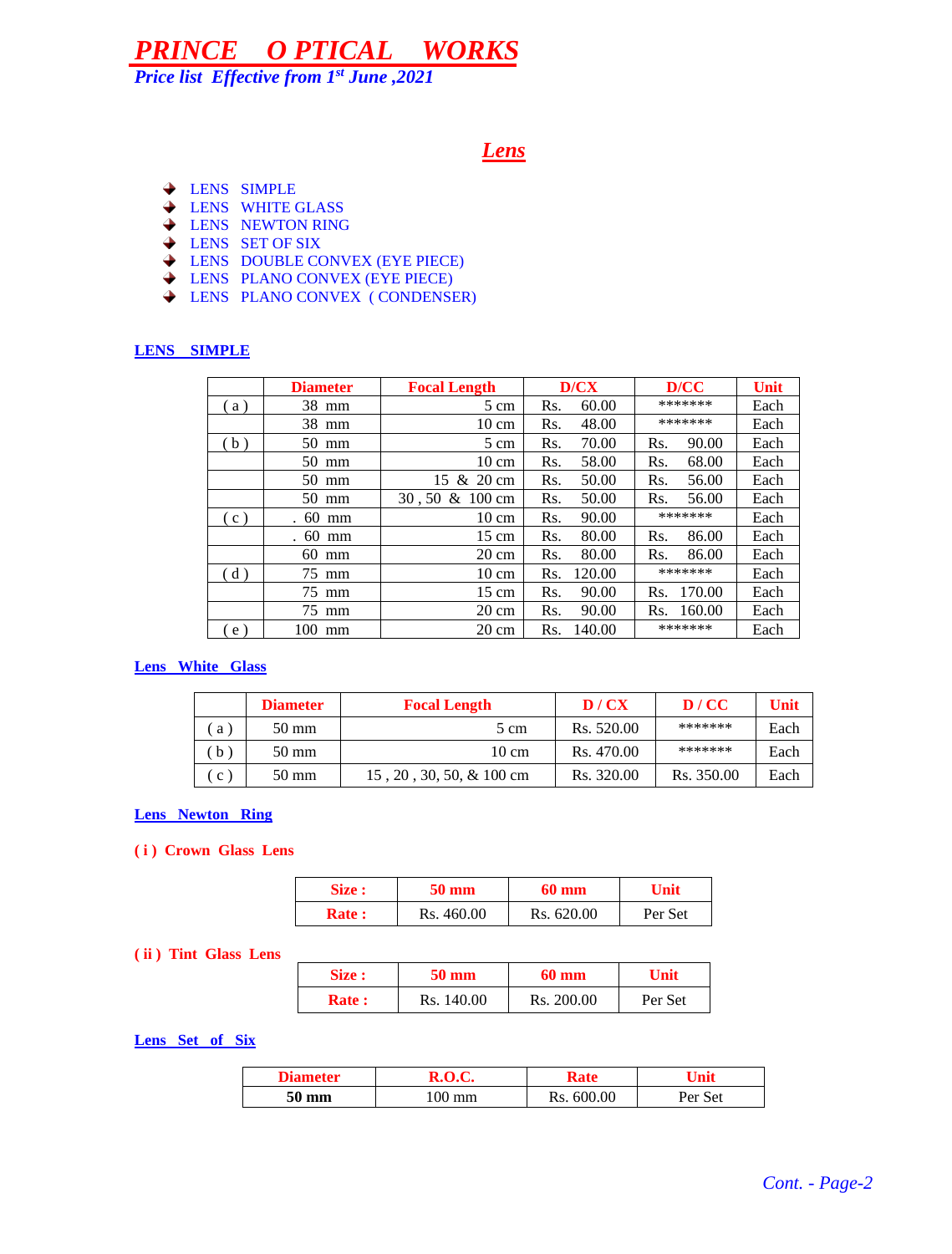*Price list Effective from 1st June ,2021*

|     | <b>Diameter</b>           | D.P.  | <b>Focal Length</b> | Rate       | <b>Unit</b> |
|-----|---------------------------|-------|---------------------|------------|-------------|
| (a) | 9.0 mm<br>$6.1$ to        | $+40$ | $25 \text{ mm}$     | Rs. 76.00  | Each        |
| (b) | 9.1 to $12.0 \text{ mm}$  | $+40$ | $25 \text{ mm}$     | Rs. 76.00  | Each        |
| (c) | 12.1 to $16.0 \text{ mm}$ | $+40$ | $25 \text{ mm}$     | Rs. 86.00  | Each        |
| (d) | 16.1 to 20.0 mm           | $+40$ | $25 \text{ mm}$     | Rs. 146.00 | Each        |
| (e) | 6.1 to $9.0 \text{ mm}$   | $+25$ | $40 \text{ mm}$     | Rs. 76.00  | Each        |
| (f) | 9.1 to $12.0 \text{ mm}$  | $+25$ | $40 \text{ mm}$     | Rs. 76.00  | Each        |
| (g) | 12.1 to $16.0 \text{ mm}$ | $+25$ | $40 \text{ mm}$     | Rs. 90.00  | Each        |
| (h) | 16.1 to $20.0 \text{ mm}$ | $+25$ | $40 \text{ mm}$     | Rs. 100.00 | Each        |
| (i) | $20.1$ to $25.0$ mm       | $+25$ | $40 \text{ mm}$     | Rs. 106.00 | Each        |
| (j) | $20.1$ to $25.0$ mm       | $+20$ | $50 \text{ mm}$     | Rs. 90.00  | Each        |

#### **Lens Double Conve : for Eye Piece**

#### **Lens Plano Convex: for Eye Piece**

|     | <b>Diameter</b>                       | D.P.   | <b>Focal Length</b> | Rate         | <b>Unit</b> |
|-----|---------------------------------------|--------|---------------------|--------------|-------------|
| (a) | $8.0 \text{ mm}$<br>6.1 <sub>to</sub> | $+100$ | $10 \text{ mm}$     | Rs. 106.00   | Each        |
| (b) | $8.0 \text{ mm}$<br>6.1 <sub>to</sub> | $+ 70$ | $15 \text{ mm}$     | 96.00<br>Rs. | Each        |
| (c) | 9.0 mm<br>$6.1$ to                    | $+ 40$ | $25 \text{ mm}$     | 76.00<br>Rs. | Each        |
| (d) | to $15.0$ mm<br>12.1                  | $+ 40$ | $25 \text{ mm}$     | 86.00<br>Rs. | Each        |
| (e) | to 20.0 mm<br>15.1                    | $+ 40$ | $25 \text{ mm}$     | Rs. 146.00   | Each        |
| (f) | 20.1 to 25.0 mm                       | $+ 40$ | $25 \text{ mm}$     | Rs. 166.00   | Each        |
| (g) | to $15.0$<br>9.1<br>mm                | $+20$  | $50 \text{ mm}$     | Rs. 76.00    | Each        |
| (h) | to $20.0$<br>15.1<br>mm               | $+20$  | $50 \text{ mm}$     | Rs. 96.00    | Each        |
| (i) | to $25.0$<br>20.1<br>mm               | $+20$  | $50 \text{ mm}$     | Rs. 106.00   | Each        |

### **Lens Plano Convex: for Condensing Purpose**

|                                  | <b>Diameter</b> | <b>Focal Length</b> | Rate          | Unit |
|----------------------------------|-----------------|---------------------|---------------|------|
| $\left( a\right)$                | $100$ mm        | $20 \text{ cm}$     | 380.00<br>Rs. | Pair |
| (b)                              | $112$ mm        | $15 - 20$ cm        | 550.00<br>Rs. | Pair |
| (c)                              | $125$ mm        | $20 \text{ cm}$     | 850.00<br>Rs. | Pair |
| (d)                              | $150$ mm        | $30 \text{ cm}$     | Rs. 1,000.00  | Pair |
| (e)                              | $150$ mm        | $25 \text{ cm}$     | Rs. 1,200.00  | Pair |
| $\left( \left. f\right. \right)$ | $200$ mm        | $40 \text{ cm}$     | Rs. 7,600.00  | Pair |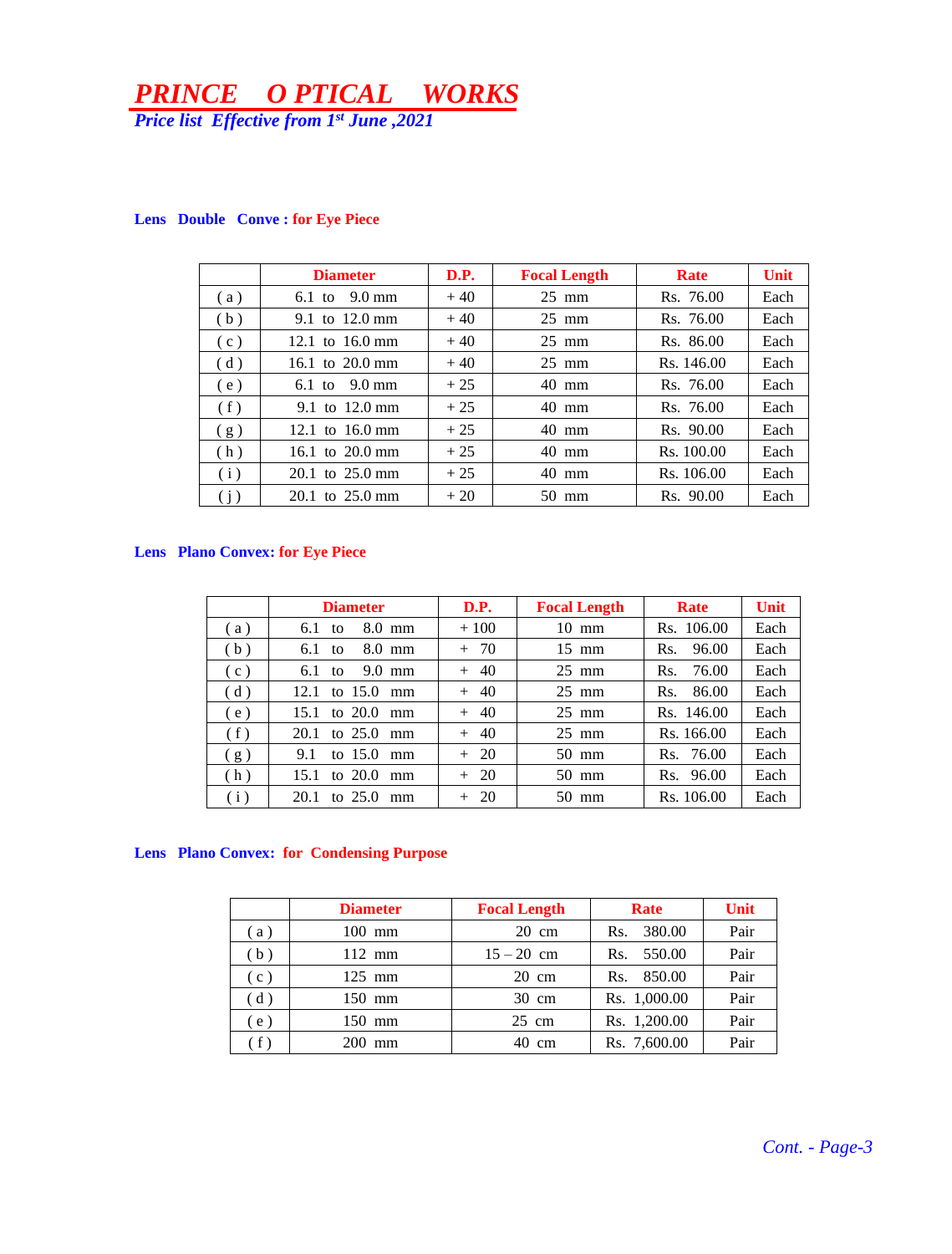*Price list Effective from 1 st June ,2021*

### *Mirror*

- ◆ MIRROR CONCAVE & CONVEX
- **WIRROR PLAIN**
- **◆ MIRROR STRIP**
- MIRROR LLYOD
- MIRROR FRONT END COATED

#### **Mirror Concave And Convex**

| Size :       | 50 mm        |               | $100 \text{ mm}$ | 150 mm        | Unit |
|--------------|--------------|---------------|------------------|---------------|------|
| <b>Rate:</b> | 58.00<br>Rs. | 120.00<br>Ks. | 238.00<br>Rs.    | 640.00<br>Rs. | Each |

#### **3**

**Mirror Plain** 

| Size :       | <b>50 mm</b>                                                             | <b>75 mm</b> | $100 \text{ mm}$ 150 mm | Unit |
|--------------|--------------------------------------------------------------------------|--------------|-------------------------|------|
| <b>Rate:</b> | $\vert$ Rs. 20.00 $\vert$ Rs. 40.00 $\vert$ Rs. 50.00 $\vert$ Rs. 150.00 |              |                         | Each |

#### **Mirror Strip**

|               | Size (L X W X T)           | Rate         | <b>Unit</b>    |
|---------------|----------------------------|--------------|----------------|
| (i)           | $100 \times 25 \text{ mm}$ | Rs. 800.00   | Per 100 Pcs.   |
| (i)           | 75 X 50 mm                 | Rs. 1,150.00 | Per 100 Pcs.   |
| $\left($ iii) | $100 \times 50 \text{ mm}$ | Rs. 1,600.00 | Per 100 Pcs.   |
| (iv)          | 100 X 75 mm                | Rs. 2,300.00 | Per $100$ Pcs. |

#### **Mirror Llyod :**

| sıze<br>'tem               |    |                 | Unit |
|----------------------------|----|-----------------|------|
| <b>Ouality</b><br>Superior | mm | 1,100.00<br>Rs. | Each |

#### **Mirror Front End Coated:**

Mirror front end coated will be manufactured and process as per customer specifications and quoted according to size and thickness.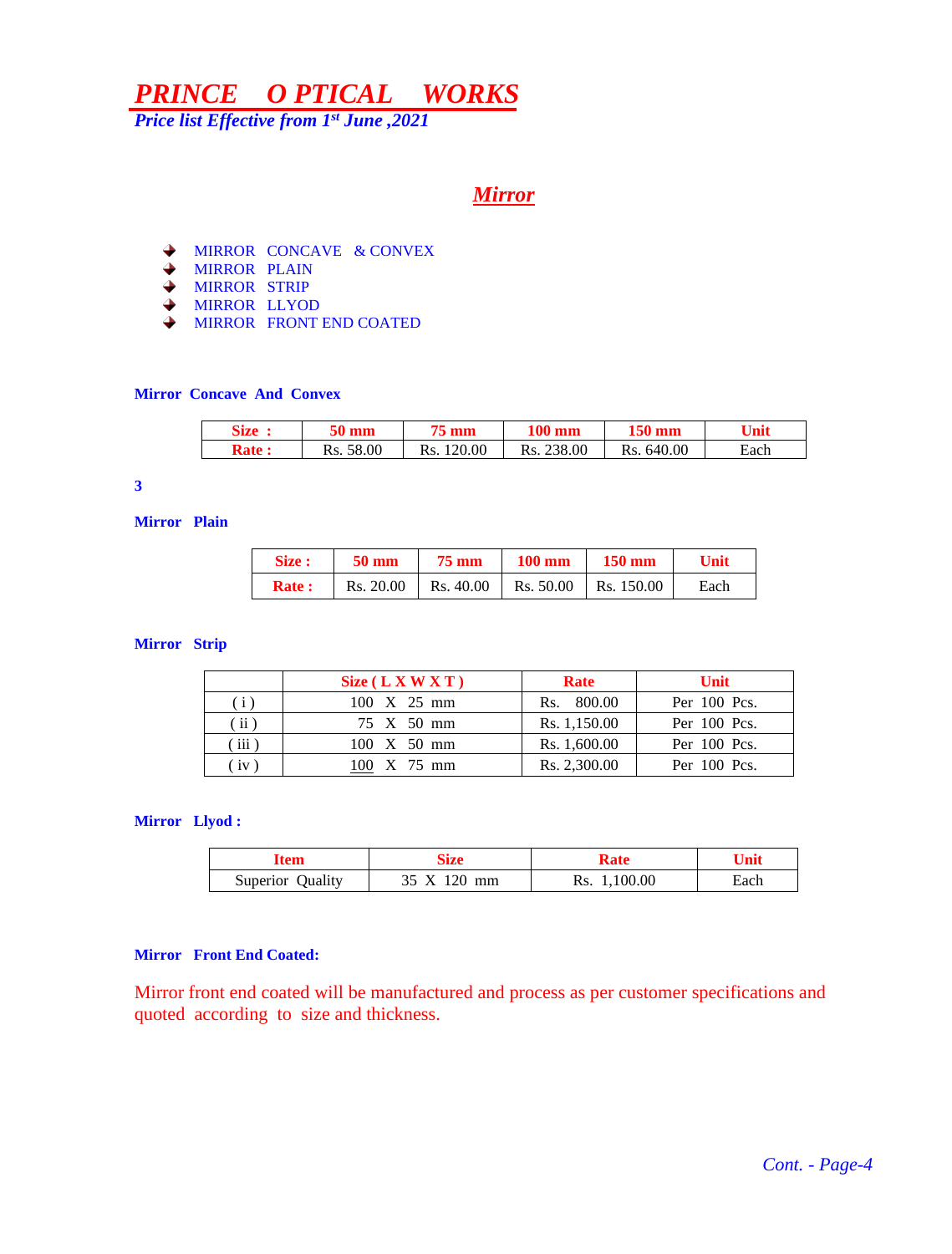*Price list Effective from 1st June ,2021*

*Prism*

- PRISM EQUILATERAL INDIAN
- ◆ PRISM EQUILATERAL EXTRA WHITE
- ♦ PRISM SPECTROMETER
- $\blacklozenge$ PRISM HOLLOW & TROUGH
- $\blacklozenge$ PRISM WITH DIFFERENT ANGLE
- $\frac{1}{2}$ PRISM WITH NARROW ANGLE
- PRISM QUARTZ & CALCITE
- $\ddotmark$ PRISM NICOL
- PRISM FRESNAL BI PRISM  $\ddotmark$
- $\ddotmark$ PRISM C. D. S.
- $\ddotmark$ PRISM RIGHT ANGLE

**Prism Equilateral :** Indian Superior Quality

|                         | L X W X H       | <b>Superior Quality</b> | Unit |
|-------------------------|-----------------|-------------------------|------|
| (iii)                   | 38 X 38 X 38 mm | 84.00<br>Rs.            | Each |
| $\langle$ iii $\rangle$ | 50 X 50 X 50 mm | Rs. 144.00              | Each |

#### **Prism Equilateral : Extra White**

|       | L X W X H       | Rate       | Unit |
|-------|-----------------|------------|------|
| (i)   | 25 X 25 X 25 mm | Rs. 220.00 | Each |
| (iii) | 32 X 32 X 32 mm | Rs. 380.00 | Each |
| (iii) | 38 X 38 X 38 mm | Rs. 480.00 | Each |
| (iv)  | 50 X 50 X 50 mm | Rs. 910.00 | Each |

#### **Prism Spectrometer**

| <b>Type of Glass</b> | <b>R.I.</b> | $25 \text{ X } 25 \text{ mm}$ | $32 \text{ X } 32 \text{ mm}$ | 38 X 38 mm    | Unit |
|----------------------|-------------|-------------------------------|-------------------------------|---------------|------|
| Crown Glass          | 1.517       | 360.00<br>Rs.                 | 460.00<br>Rs.                 | 600.00<br>Rs. | Each |
| D. F. Glass          | .620        | 460.00<br>Rs.                 | 740.00<br>Rs.                 | 860.00<br>Rs. | Each |
| E. D. F. Glass       | .648        | 510.00<br>Rs                  | 880.00<br>$\rm Rs$            | Rs. 1.200.00  | Each |
| D. E. D. F. Glass    | .700        | 1.050.00<br>Rs.               | Rs. 1.600.00                  | Rs. 2.300.00  | Each |

#### **Prism Hollow & Trough**

**( i ) Prism Hollow Spectrometer**

|     | L X W X H       | Rate       | Unit |
|-----|-----------------|------------|------|
| (i) | 38 X 38 X 25 mm | Rs. 600.00 | Each |
| πï  | 38 X 38 X 38 mm | Rs. 700.00 | Each |
| iii | 50 X 50 X 50 mm | Rs. 850.00 | Each |

#### **( ii ) Prism Hollow Indian**

| $\mathbf{r}$ | mm | $\sim$ |  |
|--------------|----|--------|--|

#### **( iii ) Trough**

| Item   | .                    |               |      |
|--------|----------------------|---------------|------|
| Trough | 60 X 60 & 75 X 75 mm | 260.00<br>Rs. | iach |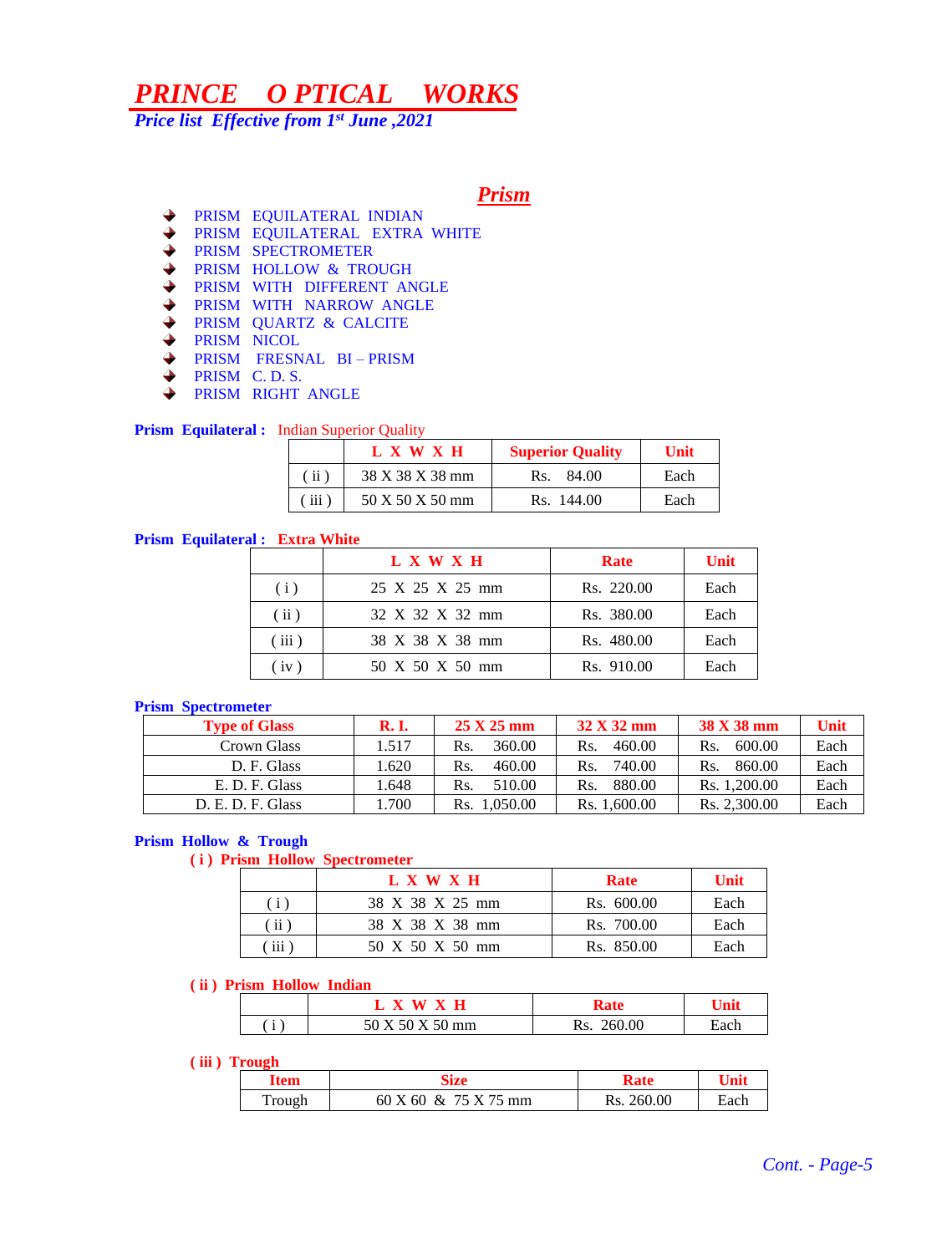*Price list Effective from 1st June ,2021*

#### **Prism With Different Angle :**

| Angle                                                                                           | Rate       | Unit |
|-------------------------------------------------------------------------------------------------|------------|------|
| $5^\circ$ X $5^\circ$ X 170 <sup>°</sup> , 10 <sup>°</sup> X 10 <sup>°</sup> X 160 <sup>°</sup> | Rs. 600.00 | Each |
| $20^{\circ}$ X $20^{\circ}$ X $140^{\circ}$<br>$15^{\circ}$ X $15^{\circ}$ X $150^{\circ}$ .    | Rs. 600.00 | Each |
| $25^{\circ}$ X $25^{\circ}$ X $130^{\circ}$ . $30^{\circ}$ X $30^{\circ}$ X $120^{\circ}$       | Rs. 600.00 | Each |
| $40^{\circ}$ X $40^{\circ}$ X $100^{\circ}$                                                     | Rs. 600.00 | Each |

#### **Prism With Narrow Angle :**

| Angle                                         | <b>Rate</b> | Unit |
|-----------------------------------------------|-------------|------|
| $5^{\circ}$ X 87.5° X 87.5°, 10° X 85° X 85°  | Rs. 600.00  | Each |
| $15^{\circ}$ X 82.5° X 82.5°, 20° X 80° X 80° | Rs. 600.00  | Each |
| 25° X 77.5° X 77.5°, 30° X 75° X 75 °         | Rs. 600.00  | Each |
| $30^{\circ}$ X 60° X 90°, 40° X 70° X 70°     | Rs. 600.00  | Each |

#### **Prism Quartz**

( i ) With optical axis parallel to refracting edge, When adjust to minimum deviation.

| <b>Size :</b> | $12.5 \text{ X } 12.5 \text{ mm}$ | 15 X 15 mm      | 18 X 18 mm      | 25 X 25 mm      | $\mathbf{v}_{\text{init}}$ |
|---------------|-----------------------------------|-----------------|-----------------|-----------------|----------------------------|
| <b>Rate :</b> | Rs. 1,700.00                      | 2,400.00<br>Rs. | 2,700.00<br>Rs. | 4.500.00<br>Rs. | Each                       |

#### **Prism Calcite**

( i ) With optical axis parallel to refracting edge, When adjust to minimum deviation.

| <b>Size :</b> | $12.5 \times 12.5 \text{ mm}$ | 15 X 15 mm   | 18 X 18 mm        | 25 X 25 mm   | Unit |
|---------------|-------------------------------|--------------|-------------------|--------------|------|
| <b>Rate :</b> | Rs. 5,800.00                  | Rs. 6,400.00 | 7,200.00<br>Rs. . | Rs. 9.200.00 | Each |

#### **Prism NICOL**

|                                       | 1770<br>ли                                  | ÷                    | ли                               |
|---------------------------------------|---------------------------------------------|----------------------|----------------------------------|
| $\bullet$<br>$\overline{\phantom{a}}$ | mm<br>1 U<br>$\cdot$<br>$\lambda$<br>------ | .200.00<br>-<br>172. | $\overline{\phantom{0}}$<br>Each |

#### **Prism Fresnal Bi – Prism**

|                | <b>Size</b>                                 | Rate          | Unit |
|----------------|---------------------------------------------|---------------|------|
| $\bullet$      | $\boldsymbol{\mathrm{X}}$<br>40<br>50<br>mm | 650.00<br>Rs. | Each |
| $\cdots$<br>11 | $\mathbf{v}$<br>$\mathcal{D}$<br>40<br>mm   | 600.00<br>Rs. | Each |

#### **Prism Right Angle**

|                       | <b>Size</b>                         | Rate        | <b>Unit</b> |
|-----------------------|-------------------------------------|-------------|-------------|
| (i)                   | $10 \times 10 \times 10 \text{ mm}$ | Rs. 220.00  | Each        |
| (i)                   | $12 \times 12 \times 12 \text{ mm}$ | Rs. 220.00  | Each        |
| iii)                  | 15 X 15 X 15 mm                     | Rs. 170.00  | Each        |
| iv)                   | 20 X 20 X 20 mm                     | Rs. 260.00  | Each        |
| $\left(\nabla\right)$ | 25 X 25 X 25 mm                     | Rs. 350.00  | Each        |
| vi)                   | 32 X 32 X 32 mm                     | Rs. 700.00  | Each        |
| (vii)                 | 38 X 38 X 38 mm                     | Rs. 850.00  | Each        |
| (viii)                | 50 X 50 X 50 mm                     | Rs.1.450.00 | Each        |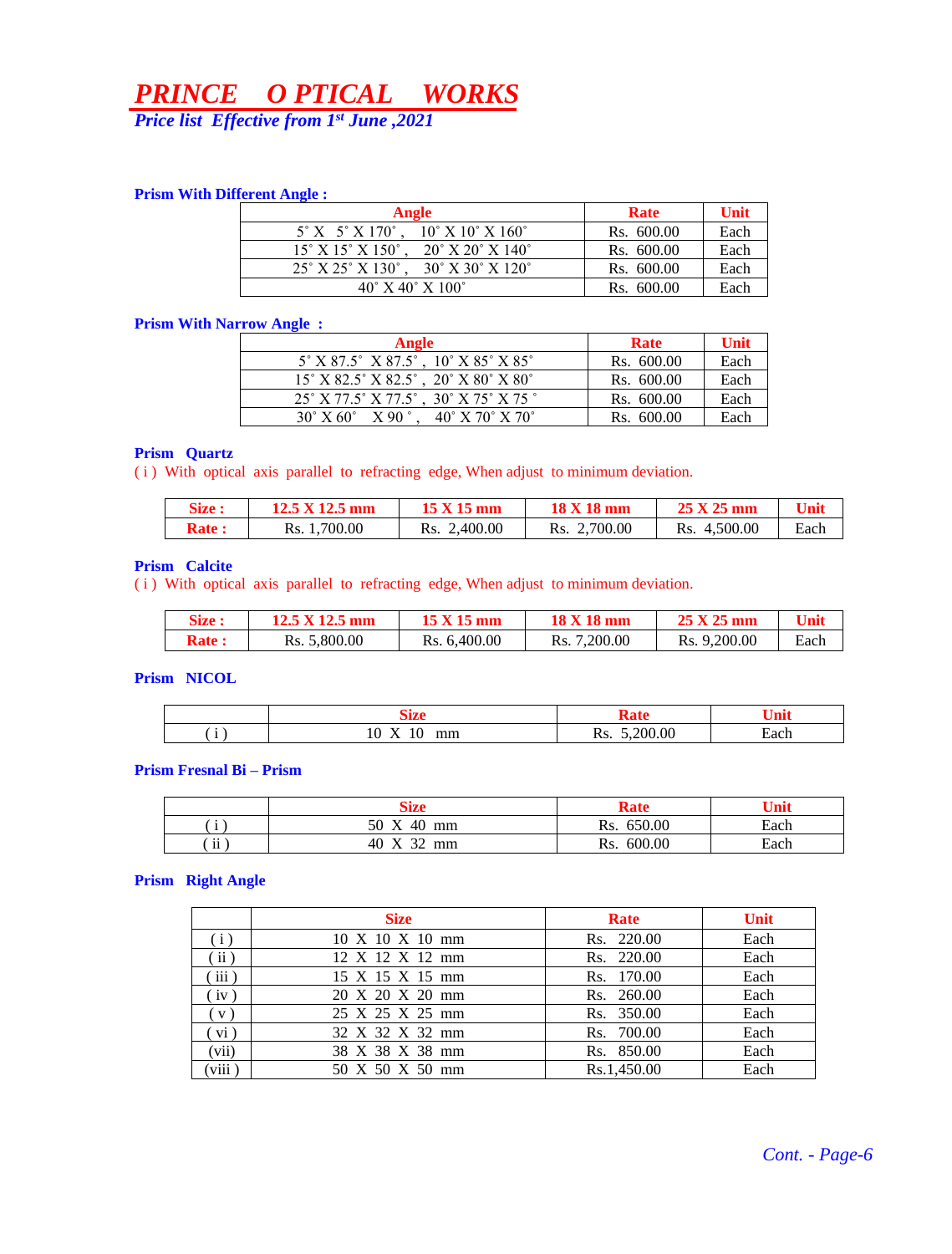*Price list Effective from 1st June ,2021*

## *Magnifier*

- $\ddotmark$ MAGNIFIER METALLIC
- MAGNIFIER BACKELITE HANDLE
- MAGNIFIER DISSECTING
- MAGNIFIER WITH STAND
- MAGNIFIER UNBREAKABLE
- MAGNIFIER FOLDING
- MAGNIFIER POCKET
- MAGNIFIER EYE GLASS

#### **Magnifier Metallic**

|                            | <b>Diameter</b>  | <b>Magnification</b> | <b>F.</b> Length | <b>D. Power</b> | Rate         | Unit |
|----------------------------|------------------|----------------------|------------------|-----------------|--------------|------|
| (i)                        | $40 \text{ mm}$  | 3.50 X               | $10 \text{ cm}$  | $+10$           | 78.00<br>Rs. | Each |
| $\left( \text{ii} \right)$ | $50 \text{ mm}$  | $2.25 \text{ X}$     | $20 \text{ cm}$  | $+5$            | 94.00<br>Rs. | Each |
| iii)                       | $50 \text{ mm}$  | $3.50 \text{ X}$     | $10 \text{ cm}$  | $+10$           | Rs. 120.00   | Each |
| iv)                        | 60 mm            | $2.25 \text{ X}$     | $20 \text{ cm}$  | $+5$            | Rs. 140.00   | Each |
| V)                         | 75 mm            | $2.25 \text{ X}$     | $20 \text{ cm}$  | $+ 5$           | Rs. 170.00   | Each |
| vi)                        | $100 \text{ mm}$ | $2.25 \text{ X}$     | $20 \text{ cm}$  | $+5$            | Rs. 300.00   | Each |
| vii)                       | $125 \text{ mm}$ | $1.83\text{ X}$      | $30 \text{ cm}$  | $+3$            | Rs. 640.00   | Each |
| $\cdots$<br>$V111$ )       | 150 mm           | $1.83\text{ X}$      | $30 \text{ cm}$  | $+3$            | Rs. 800.00   | Each |

#### **Magnifier Backelite Handle**

|                 | <b>Diameter</b> | <b>Magnification</b> | <b>F.</b> Length | <b>D. Power</b> | Rate          | Unit |
|-----------------|-----------------|----------------------|------------------|-----------------|---------------|------|
| (i)             | $30 \text{ mm}$ | 6.50 X               | 6<br>cm          | $+16$           | 90.00<br>Rs.  | Each |
| ii)             | $50$ mm         | 2.25 X               | $20 \text{ cm}$  | $+5$            | 110.00<br>Rs. | Each |
| iii)            | $50 \text{ mm}$ | 3.50 X               | $10 \text{ cm}$  | $+10$           | Rs. 120.00    | Each |
| $iv$ )          | $60$ mm         | 2.25 X               | $20 \text{ cm}$  | $+$ 5           | Rs. 140.00    | Each |
| V)              | 75 mm           | 2.25 X               | $20 \text{ cm}$  | $+5$            | Rs. 180.00    | Each |
| $\mathbf{vi}$ ) | $100$ mm        | 2.25 X               | $20 \text{ cm}$  | $+$ 5           | Rs. 320.00    | Each |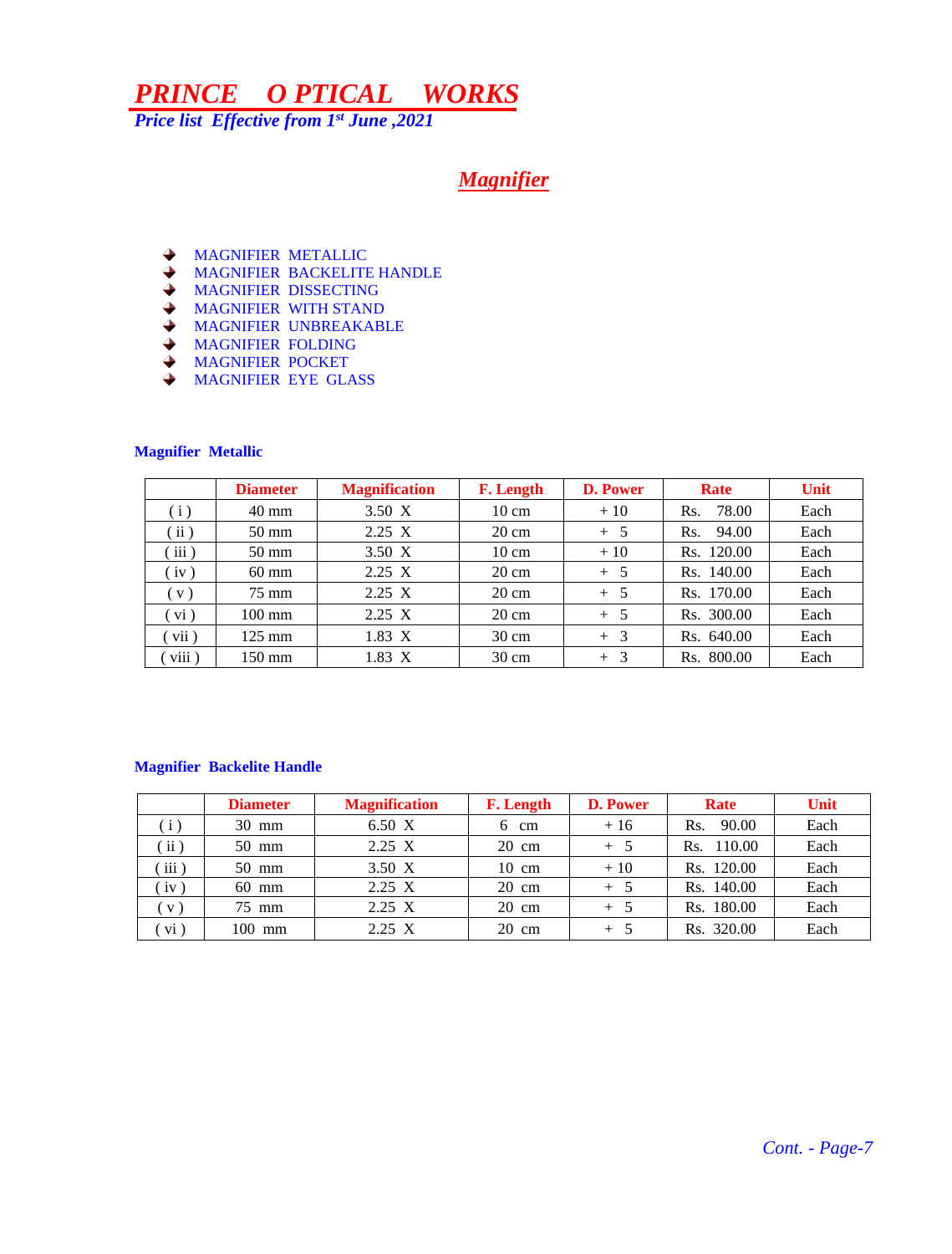*Price list Effective from 1st June ,2021*

#### **Magnifier Folding**

|                         | <b>Magnification</b> | Rate         | Unit |
|-------------------------|----------------------|--------------|------|
| <b>Superior Quality</b> | 10 X                 | Rs. 140.00   | Each |
| <b>Regular Quality</b>  | .0<br>Δ              | 40.00<br>Rs. | Each |

#### **Magnifier Pocket**

| <b>Magnification</b> |              |      |
|----------------------|--------------|------|
| T 11                 | 70.00<br>Rs. | Each |

#### **Magnifier Eye Glass**

| <b>Magnification</b> | Rate       | <b>Unit</b> |
|----------------------|------------|-------------|
|                      | Rs. 200.00 | Each        |
| 7 X & 10 X           | Rs. 180.00 | Each        |

### *Glass Slab*

Glass Slab English

 $\ddotmark$ Glass Slab Hollow

#### **Glass Slab English :**

|                        | L X W X T                            | <b>Rate</b> | Unit |
|------------------------|--------------------------------------|-------------|------|
|                        | 75 X 50 X 12 mm                      | Rs. 54.00   | Each |
| $\langle$ ii $\rangle$ | 75 X 50 X 18 mm                      | Rs. 150.00  | Each |
| $\overline{111}$       | $100 \times 50 \times 18 \text{ mm}$ | Rs. 240.00  | Each |
| 1V                     | $100 \times 60 \times 18$ mm         | Rs. 280.00  | Each |

## *E y e P i e c e*

#### EYE PIECE HUYGENS

EYE PIECE RAMSDEN ٠

| $\mathbf{v}_{\mathbf{v}\mathbf{p}\mathbf{e}}$ |            | $0\,$ X    | 15 X       | 20 X          | <b>Jnit</b> |
|-----------------------------------------------|------------|------------|------------|---------------|-------------|
| <b>Huygens</b>                                | Rs. 300.00 | Rs. 300.00 | Rs. 300.00 |               | Each        |
| <b>Ramsden</b>                                |            | Rs. 300.00 | Rs. 350.00 | 700.00<br>Rs. | Each        |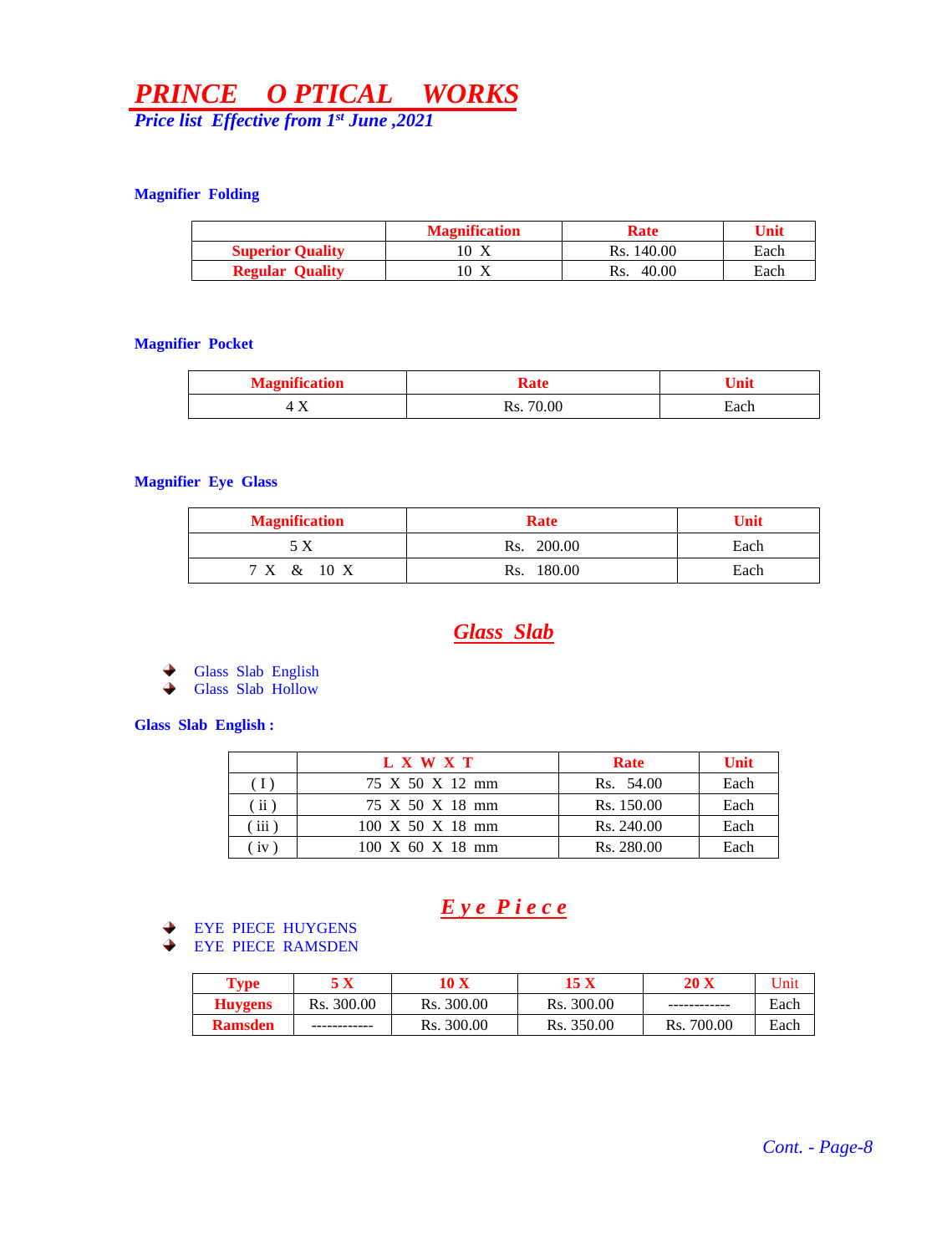*Price list Effective from 1st June ,2021*

## *W a t c h G l a s s*

Watch Glass Superior Quality

|             | Oualitv<br>Superior |              |               |               |                  |               |       |
|-------------|---------------------|--------------|---------------|---------------|------------------|---------------|-------|
| <b>Type</b> | <b>50 mm</b>        | <b>60 mm</b> | <b>75 mm</b>  | <b>100 mm</b> | $125 \text{ mm}$ | <b>150 mm</b> | Unit  |
| Superior    | 72.00<br>Rs.        | Rs.82.00     | 120.00<br>Rs. | Rs. 200.00    | Rs. 580.00       | 720.00<br>Rs. | Dozen |

## *R e f l e c t o r*

- REFLECTOR FOR TELESCOPE →
- REFLECTOR FOR MICROSCOPE  $\blacklozenge$
- **REFLECTOR CLAMP FOR MICROSCOPE**
- $\ddotmark$ REFLECTOR FOR PROJECTOR

#### **Reflector for Telescope**

|               | <b>Diameter</b> | <b>Rate</b>     | Unit |
|---------------|-----------------|-----------------|------|
| $\mathbf{i}$  | 70.<br>mm       | Rs. 2,000.00    | Each |
| $\mathbf{ii}$ | 90<br>mm        | 5,000.00<br>Rs. | Each |
| iii           | 150-<br>mm      | Rs. 9,000.00    | Each |
| iv            | mm              | Rs. 12,000.00   | Each |

#### **Secondary Mirror for Telescope**

|     | <b>Size</b> | Rate         | Unit |
|-----|-------------|--------------|------|
|     | 20 X 30 mm  | Rs. 850.00   | Each |
| ii  | 25 X 37 mm  | Rs. 900.00   | Each |
| iii | 30 X 45 mm  | Rs. 1,350.00 | Each |
| 1V  | 38 X 55 mm  | Rs. 1,600.00 | Each |

#### **Reflector for Microscope**

|                                            | n                      | . .  |
|--------------------------------------------|------------------------|------|
| $\sim$ $\sim$<br>Superior<br>mm<br>Juality | 0.00<br>$\sim$<br>ANS. | tach |

#### **Reflector Clamp for Microscope**

| Size         | Rate         | Unit |
|--------------|--------------|------|
| Metal<br>Arc | 40.00<br>Rs. | Each |

#### **Reflector for Projector**

|                 | <b>Diameter</b> | Rate           | Unit |
|-----------------|-----------------|----------------|------|
|                 | 50<br>mm        | 700.00<br>Rs.  | Each |
| $\cdot$ .<br>11 | 60<br>mm        | ,200.00<br>Rs. | Each |
| $\cdots$<br>111 | mm              | .800.00<br>Rs. | Each |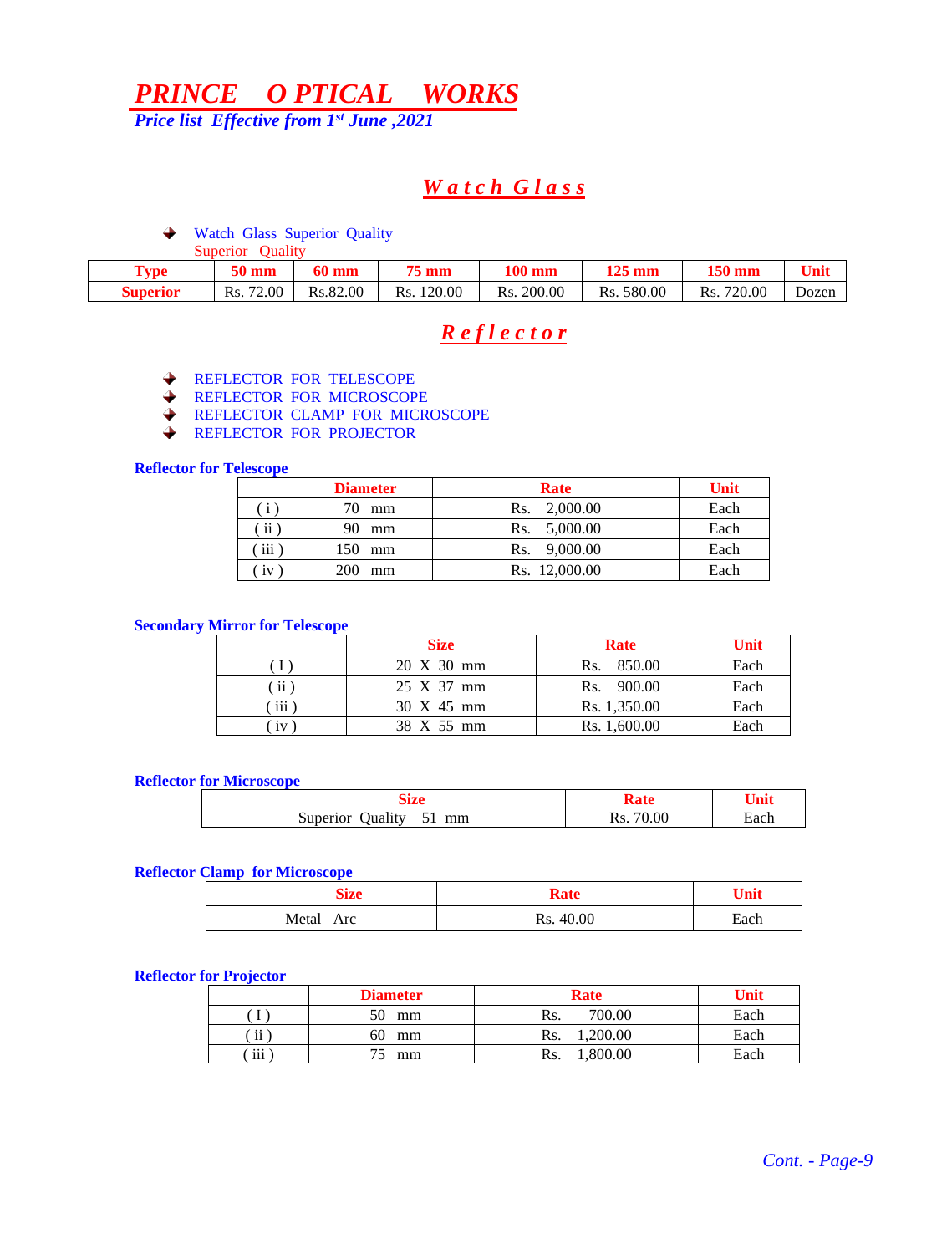*Price list Effective from 1st June ,2021*

### *Newton Ring Apparatus*

- Superior Quality →
- Regular Quality →

#### **Superior Quality & Regular Quality**

| Item                                                  | Rate         | Unit |
|-------------------------------------------------------|--------------|------|
| Superior Quality, Mounted with Lenses of White Glass  | Rs. 1.100.00 | Set  |
| Quality, Mounted with Lenses of Tint Glass<br>Regular | 700.00       | Set  |

## *Diffrection Grating*

- Replica Imported
- Replica Indian
- $\rightarrow$ Replica Transmission

| Item | <b>Replica Imported</b> | <b>Replica Indian</b> | Transmission |      |
|------|-------------------------|-----------------------|--------------|------|
| Rate | Rs. 4.400.00            | Rs. 1.200.00          | Rs. 750.00   | Each |

## *ProjectIon Lens*

◆ Triple Element : Mounted

#### **Triple Element Projection Lens: Mounted**

| <b>Diameter</b> | <b>Focal Length</b> | Rate         | Unit |
|-----------------|---------------------|--------------|------|
| 60<br>mm        | 330<br>mm           | Rs. 4,600.00 | Set  |

## *Other Item*

- AIR WEDGE PLATES
- → BLUE GLASS
- → COLOR FILTER
- POLAROID DISC  $\ddotmark$

#### **Air Wedge Plates**

|                | <b>Size</b>    | Rate       | <b>Unit</b> |
|----------------|----------------|------------|-------------|
| $\mathbf{i}$ ) | 75 X 25 X 3 mm | Rs. 600.00 | Per Set     |
| $\mathbf{ii}$  | 50 X 25 X 4 mm | Rs. 450.00 | Per Set     |

**Blue Glass** 

|     | <b>Size</b> | Rate       | Unit |
|-----|-------------|------------|------|
| (i) | 50 X 50 mm  | Rs. 160.00 | Each |
| ii  | 38 X 38 mm  | Rs. 100.00 | Each |

#### **Color Filter**

**Color filter's are used for scientific application and available in different color and size or customized as per customer specification subject to availability .**

**Polaroid Disc**

| Size     | Rate       | Unit    |
|----------|------------|---------|
| 50<br>mm | Rs. 900.00 | Per Set |